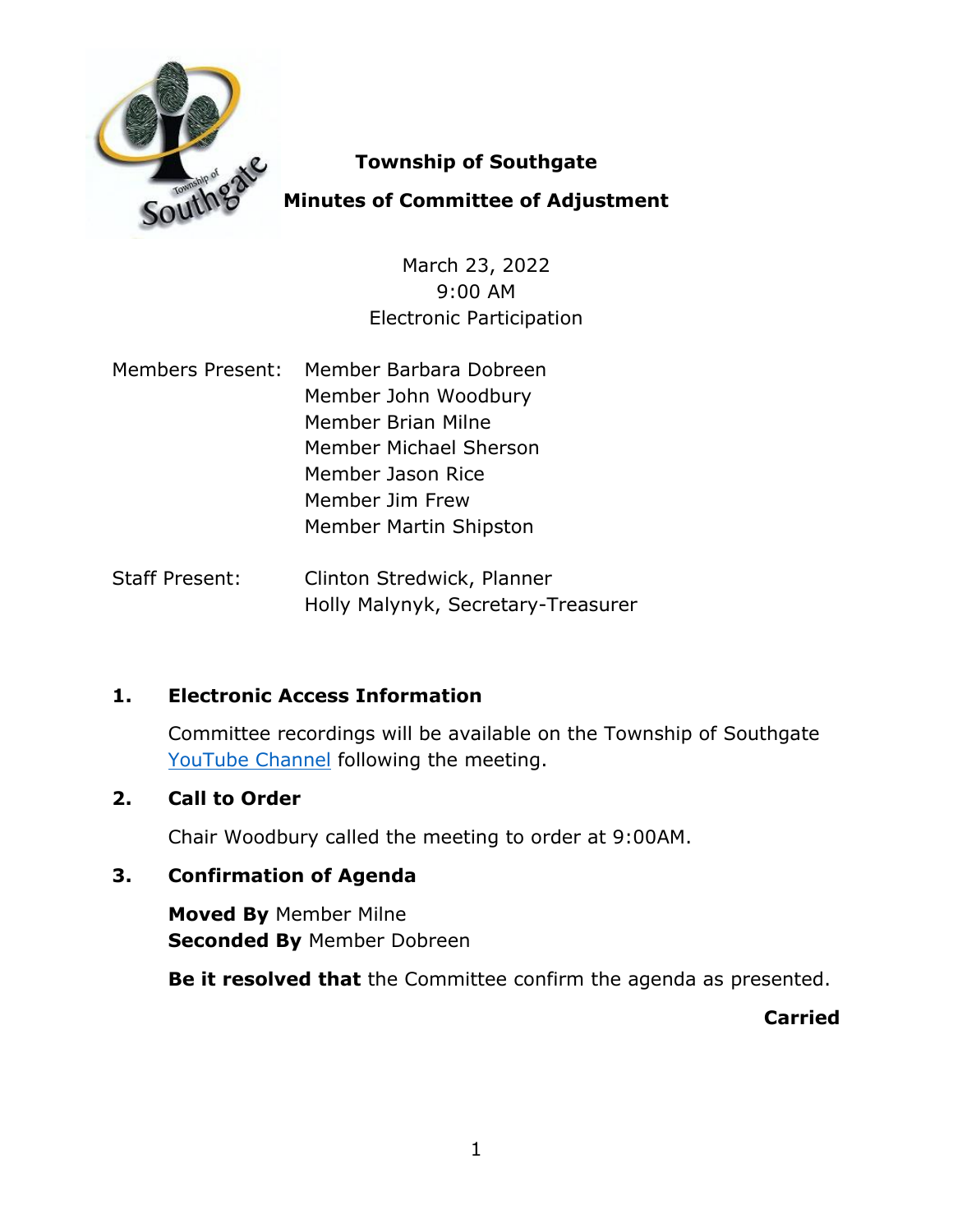### **4. Declaration of Pecuniary Interest**

No one declared a pecuniary interest related to any item on the agenda.

### **5. Adoption of Minutes**

**Moved By** Member Shipston **Seconded By** Member Sherson

**Be it resolved that** the Committee approve the minutes from the February 23, 2022 Committee of Adjustment meeting as presented.

#### **Carried**

### **6. Hearing**

### **6.1 A1-22 - 2617577 Ontario Inc, Plan 480 BLK E Lot 3, Geographic Village of Dundalk**

### **6.1.1Application and Notice of Public Hearing**

**The Purpose** of the Minor Variance is to vary the parking provisions of section 5.7 and 5.14 to allow for a commercial take out restaurant. The restaurant will have no parking spaces and would utilize on street and the municipal parking lot.

**The Effect** of the approval of the Minor Variance would provide relief from the by-law to permit a take out restaurant to be established on main street. The relief will specifically reduce the required 20 spaces of parking and one loading zone down to zero. The restaurant would utilize on street parking as well as the municipal lot.

### **6.1.2 Comments Received from Agencies and the Public**

Planner Clinton Stredwick reviewed comments received from the Grand River Conservation Authority, Township of Southgate Public Works and the County of Grey. There were no comments received from members of the public.

#### **6.1.3Applicant or Agent**

The Applicant was present and available for questions.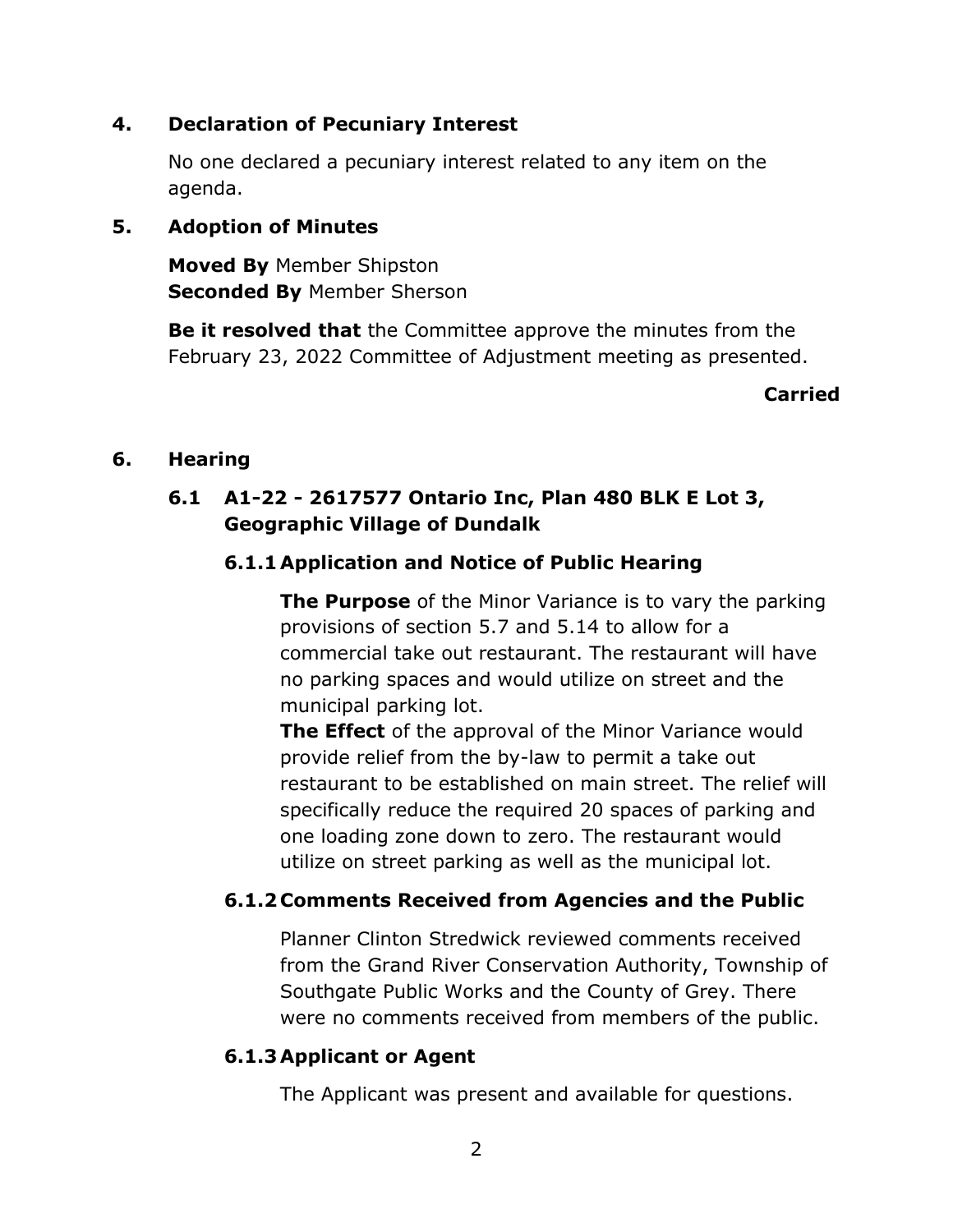### **6.1.4 Committee Member Questions**

Members asked questions and staff provided responses.

### **6.1.5 Comments and Planning Report**

Planner Clinton Stredwick reviewed the planning report and explained the intent of the proposal.

### **6.1.6Members of the Public to Speak**

No members of the public were present to speak in support or opposition of the application.

### **6.1.7 Further Questions from the Committee**

Members asked further questions and staff provided responses.

### **6.1.8Approval or Refusal**

zoning by-law.

**Moved By** Member Milne **Seconded By** Member Sherson

# **Be it resolved that** the Committee receive Staff Report PL2022-017 for information; and **That** the Minor Variance be approved to provide relief from the parking and loading provisions of the comprehensive

#### **Carried**

#### **7. Adjournment**

**Moved By** Member Milne **Seconded By** Member Frew

**Be it resolved that** the Committee adjourn the meeting at 9:23AM.

**Carried**